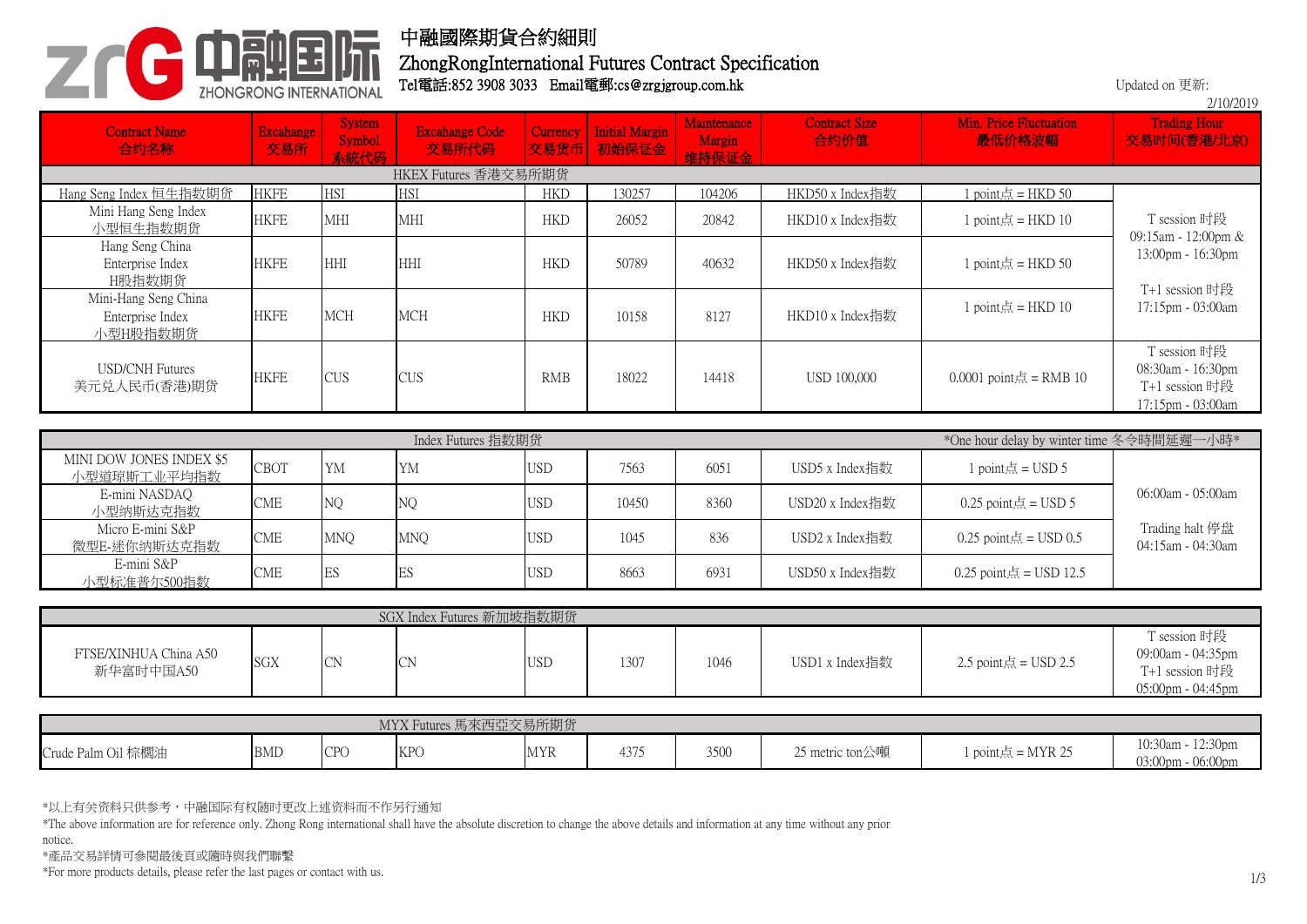

## 中融國際期貨合約細則

Tel電話:852 3908 3033 Email電郵:cs@zrgjgroup.com.hk ZhongRongInternational Futures Contract Specification

|                                                                    |                         |                                 |                                |            |                                     |                                |                              |                                        | 2/10/2019                                                                             |  |  |
|--------------------------------------------------------------------|-------------------------|---------------------------------|--------------------------------|------------|-------------------------------------|--------------------------------|------------------------------|----------------------------------------|---------------------------------------------------------------------------------------|--|--|
| <b>Contract Name</b><br>合约名称                                       | <b>Excahange</b><br>交易所 | <b>System</b><br>Symbol<br>系統代码 | <b>Excahange Code</b><br>交易所代码 | Currency   | <b>Initial Margin</b><br>文易货币 初始保证金 | Maintenance<br>Margin<br>维持保证金 | <b>Contract Size</b><br>合约价值 | Min. Price Fluctuation<br>最低价格波幅       | <b>Trading Hour</b><br>交易时间(香港/北京)<br>(One hour delay by winter<br>time)<br>久今時間延遲一小時 |  |  |
| Currency Futures 外汇期货<br>*One hour delay by winter time 冬令時間延遲一小時* |                         |                                 |                                |            |                                     |                                |                              |                                        |                                                                                       |  |  |
| Australian Dollar Futures 澳元                                       | <b>CME</b>              | AD                              | 16A                            | <b>USD</b> | 1857                                | 1486                           | AUD 100,000                  | $0.0001$ point点= USD 10                |                                                                                       |  |  |
| British Pound Futures 英镑                                           | <b>CME</b>              | <b>BP</b>                       | 6B                             | <b>USD</b> | 2888                                | 2311                           | GBP 62,500                   | 0.0001 point $\sinh 50.25$             |                                                                                       |  |  |
| Canadian Dollar Futures 加元                                         | <b>CME</b>              |                                 | 6C                             | <b>USD</b> | 1375                                | 1100                           | CAD 100,000                  | $0.00005$ point点= USD 5                |                                                                                       |  |  |
| Euro Currencies Futures 欧罗                                         | <b>CME</b>              | EC                              | 6E                             | <b>USD</b> | 2750                                | 2200                           | EUR 125,000                  | 0.00005 point $\frac{1}{100}$ USD 6.25 | $06:00$ am - $05:00$ am                                                               |  |  |
| Japanese Yen Futures $\boxdot$ $\boxdot$                           | <b>CME</b>              |                                 | <sup>6</sup>                   | <b>USD</b> | 2957                                | 2366                           | <b>JPY 12.5M</b>             | $0.0000005$ point点= USD 6.25           |                                                                                       |  |  |
| Swiss Franc Futures 瑞士法郎                                           | <b>CME</b>              | <b>SF</b>                       | 6S                             | <b>USD</b> | 4263                                | 3411                           | SWF 125,000                  | $0.0001$ point点= USD 12.5              |                                                                                       |  |  |
| New Zealand dollars Futures 新西蘭元 CME                               |                         | <b>NE</b>                       | 6N                             | <b>USD</b> | 1650                                | 1320                           | NZD 100,000                  | $0.0001$ point点= USD 10                |                                                                                       |  |  |

|                    | *One hour delay by winter time 冬令時間延遲一小時* |            |    |            |       |       |             |                                    |                   |
|--------------------|-------------------------------------------|------------|----|------------|-------|-------|-------------|------------------------------------|-------------------|
| Gold 纽约期金          | <b>COMEX</b>                              | GC         | GC | <b>USD</b> | 6188  | 4951  | 100 oz盎司    | 0.1 point $\sinh(1) = \sinh(1)$    |                   |
| Silver 纽约白银        | <b>COMEX</b>                              | ISI        |    | <b>USD</b> | 6738  | 5391  | 5,000 oz盎司  | $0.005$ point点 = USD 25            |                   |
| Copper 纽约期铜        | <b>COMEX</b>                              | HG         | HG | <b>USD</b> | 3713  | 2971  | 25,000 lbs磅 | $0.05$ point点 = USD 12.5           |                   |
| Palladium 纽约钯金     | <b>NYMEX</b>                              | <b>IPA</b> | FА | <b>USD</b> | 18219 | 14576 | 100 oz盎司    | 0.1 point $\frac{1}{100}$ = USD 10 | 06:00am - 05:00am |
| Platinum 纽约白金      | <b>NYMEX</b>                              | <b>PL</b>  | ᅟᅩ | <b>USD</b> | 3438  | 2751  | 50 oz盎司     | 0.1 point $\sinh(1) = \sinh(1)$    |                   |
| Mini Gold 纽约小型期金   | <b>COMEX</b>                              | QG         | QC | <b>USD</b> | 3094  | 2476  | 50 oz盎司     | $0.25$ point点 = USD 12.5           |                   |
| Mini Silver 纽约小型白银 | <b>COMEX</b>                              |            |    | <b>USD</b> | 3369  | 2696  | 2,500 oz盎司  | $0.0125$ point点 = USD 31.25        |                   |

|                  |            |    | LME 金属期货   | *One hour delay by winter time 冬令時間延遲一小時* |       |       |                        |                                  |                   |
|------------------|------------|----|------------|-------------------------------------------|-------|-------|------------------------|----------------------------------|-------------------|
| LME Copper 伦敦铜   | LME        |    | <b>LCA</b> | <b>USD</b>                                | 14219 | 11376 | 25 tonnes $\mathbb{H}$ | 0.5 point $\sin \in$ = USD 12.5  |                   |
| LME Nickel 伦敦镍   | LME        |    | LNI        | <b>USD</b>                                | 1010  | 8808  | 6 tonnes吨              | 5 point $\sinh(1) = \sinh(1)$    |                   |
| LME Aluminum 伦敦铝 | <b>LME</b> | Aп | LAH        | <b>USD</b>                                | 3844  | 3076  | 25 tonnes吨             | 0.5 point $\sinh(12.5)$          | 08:00am - 02:00am |
| LME Tin 伦敦锡      | LME        |    | LSN        | <b>USD</b>                                | 9400  | 7520  | 5 tonnes吨              | 5 point $\frac{1}{100}$ = USD 25 |                   |
| LME Lead 伦敦铅     | <b>LME</b> |    | LPB        | <b>USD</b>                                | 5563  | 4451  | 25 tonnes吨             | $0.5$ point点 = USD 12.5          |                   |
| LME Zinc 伦敦锌     | LME        |    | LZS        | <b>USD</b>                                | 6782  | 5426  | 25 tonnes吨             | 0.5 point $\ddot{m} =$ USD 12.5  |                   |

| Rubber Futures 橡胶期货 |              |            |            |            |       |       |           |                      |                                                                          |  |
|---------------------|--------------|------------|------------|------------|-------|-------|-----------|----------------------|--------------------------------------------------------------------------|--|
| Rubber 日本橡胶         | <b>TOCOM</b> | <b>JRU</b> | <b>JRU</b> | <b>JPY</b> | 62500 | 50000 | 5000 KG公斤 | 0.1 point点 = JPY 500 | T session 时段<br>07:45am - 14:15pm<br>T+1 session 时段<br>15:30pm - 18:00pm |  |

\*以上有关资料只供参考,中融国际有权随时更改上述资料而不作另行通知

\*The above information are for reference only. Zhong Rong international shall have the absolute discretion to change the above details and information at any time without any prior

notice.

\*產品交易詳情可參閱最後頁或隨時與我們聯繫

\*For more products details, please refer the last pages or contact with us.

Updated on 更新: